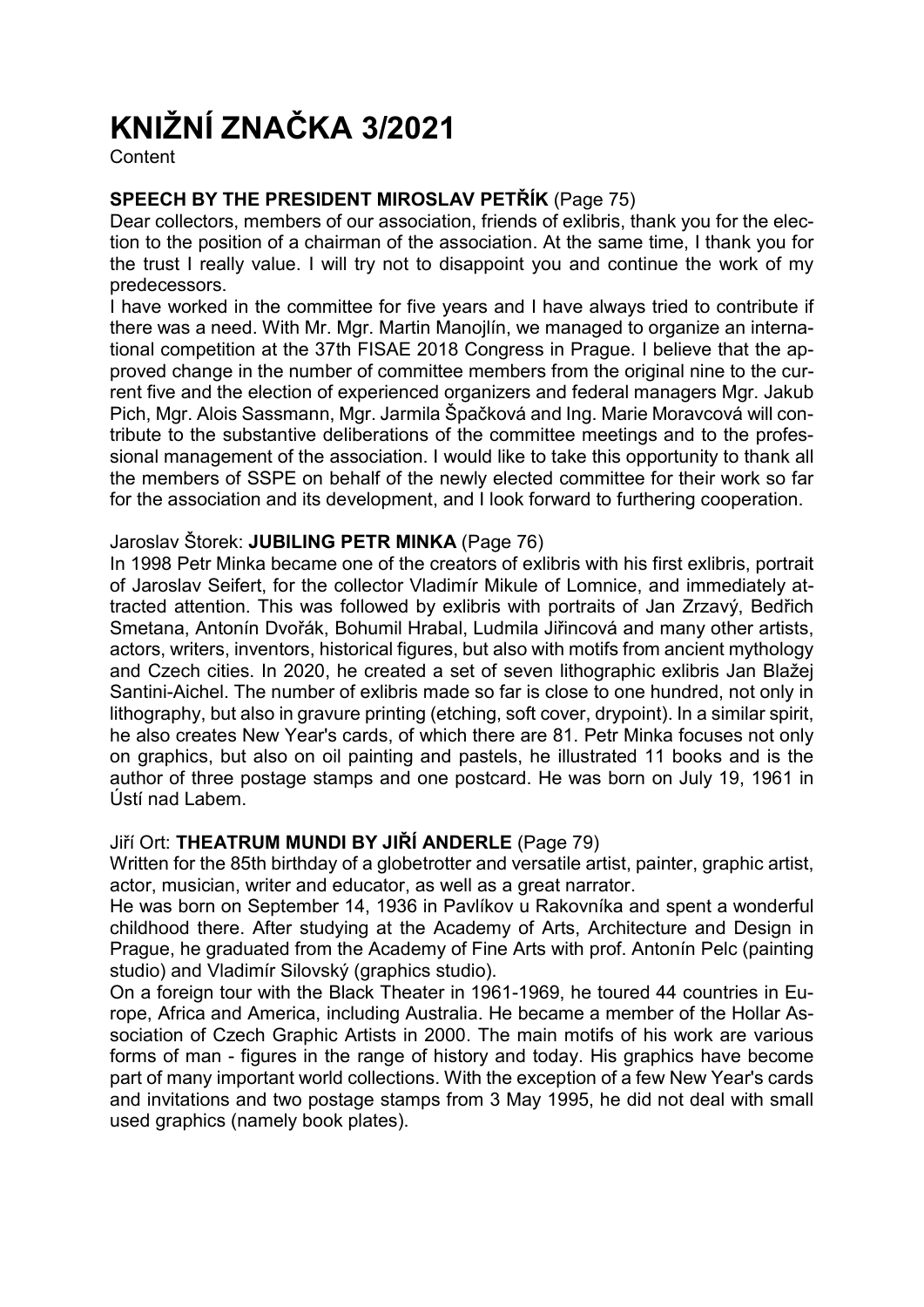## Jiří Ort: ALENA BÍLKOVÁ CELEBRATES A LIFE JUBILEE (Page 82)

Alena Bílková, née Koblencová, glass artist, painter, graphic artist and pedagogue, was born on 13 September 1946 in Ústí nad Labem. She studied in 1960–1964 at the Secondary School of Glassmaking in Železný Brod and then in 1964–1970 at the Academy of Arts, Architecture and Design in Prague in the studio of the glass artist prof. Stanislav Libenský. From 1970 to 1975 she worked as an assistant professor at the Department of Art Education at the Faculty of Education in Ústí nad Labem. Michael Bílek (1942 $\square$ 2015), a sculptor, became her husband in 1971. In 1972, they moved to a distinctive cottage in the Krušné hory border village of Petrovice, where they set up studios and an unusual in Bohemia private astronomical observatory with a dome and a telescope. She created small applied graphics and exlibris in the combined technique of colored drypoint with perforation and blind printing. She made the first book marks for me and Miroslav Matouš. This was followed by 35 opuses mostly colored dry needles with perforations. They were so successful that they gained deserved attention at international exhibitions and shows of small graphic forms.

## Karel Žižkovský: THE MAGICIAN OF LITHOGRAPHIC STONE (Page 85)

To the undead 100th birthday of Karel Oberthor.

Karel Oberthor, a native of Prague, born a hundred years ago (July 15, 1921), experimented with lithographic stone and, together with the printer J. Hrachovec, invented the technique of printing all colors from one stone. Karel Oberthor trained as a lithographer at the Prague Industrial Printing House (1938-1940) and graduated from the Ukrainian Academy in the studio of Professor J. Kulc (1940-1942). After the end of World War II, he studied at the Academy of Fine Arts in Prague with professors V. Pukl and V. Silovský. Lithographic stone plates became a destiny for Karel Oberthor, he created small graphics (exlibris and New Year's cards) for lovers of lithographic prints, as well as larger free graphic sheets. Karel Oberthor was also an excellent painter. Karel Oberthor has been a member of the SSPE since 1960, creating around twenty graphic sheets for the federal magazine and published files.

# Petr Tietz. PFfff OF KÁJA SAUDEK (Page 88)

Kája (Karel) Saudek, born on May 13, 1935 in Prague, was a self-taught artist. He established himself as an illustrator, graphic artist, painter and, marginally, as a creator of objects. He died on June 25, 2015. He became known to the general public mainly thanks to his collaboration on the films Who Wants to Kill Jessie? (1966) and Four Murders Enough, Darling (1970). He was the author of comics; works for the magazine Young World are well known, such as the Quartet, Lips Tullian and Phantom of the Opera, which were published in this weekly between 1969 and 1974. He also created hundreds of film and promotional posters and devoted himself to occasional and applied graphics. An integral part of his work are New Year's cards, which he created mainly for friends and his pleasure, but also to order. Approximately 120 of these works are registered. Initially, PF of Kája Saudek was screen printed, several also zincographic and later offset.

## František Tomík: EXLIBRIS AT ZBRASLAV SALON 2021 (Page 91)

We are preparing a representative set of exlibris by the well-known Zbraslav painter and graphic artist Petr A. Hampl for the autumn salon. Petr A. Hampl (\* 1943) graduated from the Prague Academy of Fine Arts. After graduation, he devoted himself to graphic design, restoration, his own free creation, where, in addition to authorial graphics and painting, he also created unusual spatial objects, and later taught for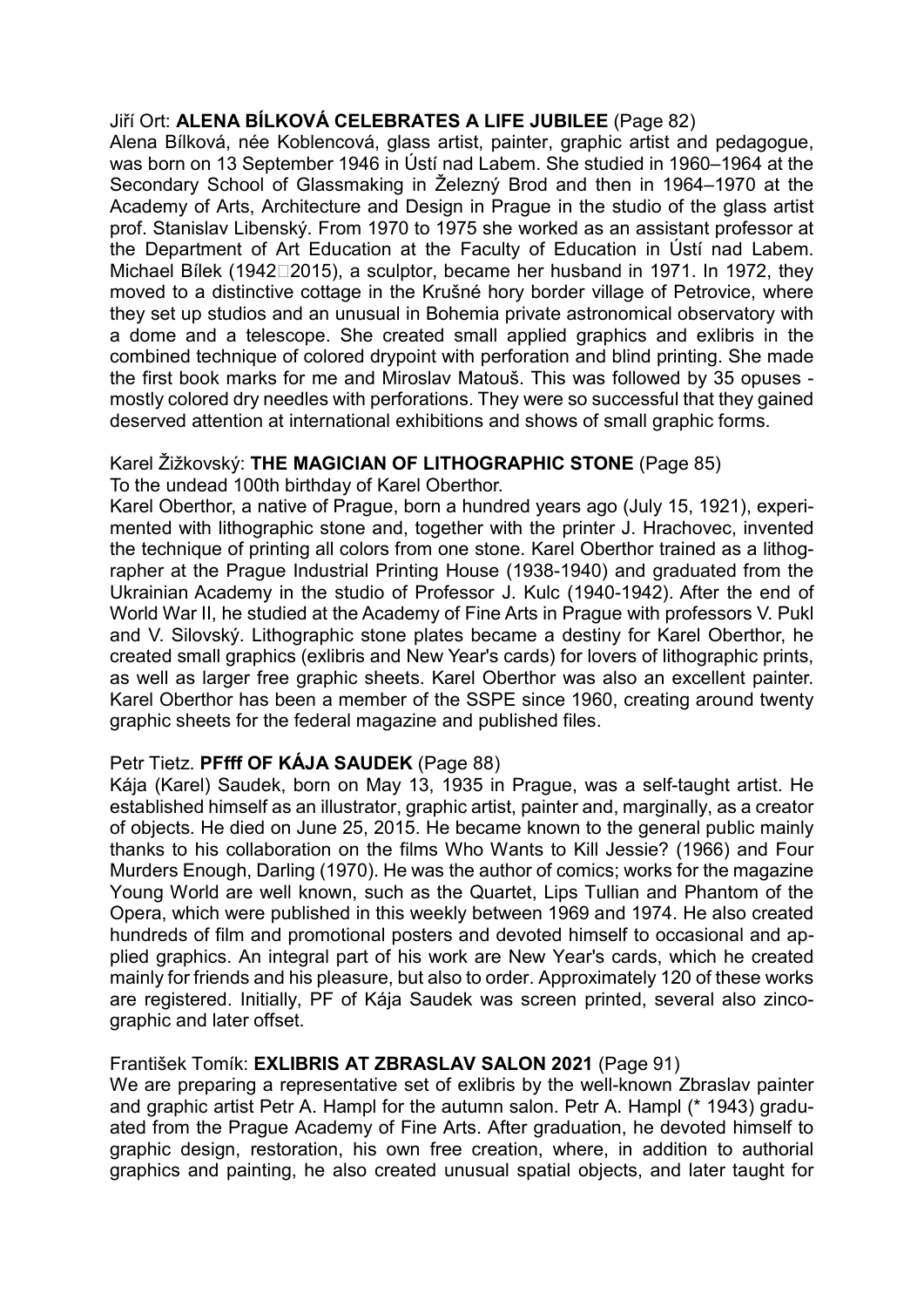many years at the Žižkov SUPŠ. Petr Hampl has created exlibris since the early 1970s, and their total number has already exceeded 200.

Vladimir Pospíšil: KAREL TUTSCH'S MODERN ART COLLECTION (Page 92) RNDr. Karel Tutsch (1941-2008), a graduate of the Faculty of Science of the Jan Evangelista Purkyně University in Brno (1965), was a collector and gallerist in Brno. His collection of eight hundred works was bought in 2021 by the Hradec Králové Gallery of Modern Art for twelve million crowns. The collection of more than 800 works is an exclusive document of collecting since the 1980s and contains fundamental works of Czech art from the period between modern and postmodern style by important authors such as Jiří Načeradský, Jiří Sopko, Antonín Střížek, Naděžda Plíšková or Alena Kučerová.

## Martina Vyšohlídová: 16th CZECH EX LIBRIS TRIENNIAL IN THE NATIONAL MUSEUM (Page 92)

On July 14, 2021, a chamber exhibition was ceremoniously opened in the Historical Building of the National Museum, called For Books, for Collection, for Joy. In ten frames, visitors can see the works of all awarded artists and on the screen a presentation of all works sent to the competition show, a total of 126 graphics from 46 authors.

## Jan Langhammer: MODERN CZECH EXLIBRIS (Page 94)

The exhibition with this name was opened by a ceremonial opening and performance of children from the House of Children and Youth České Budějovice on June 3, 2021 in the premises of the Regional Office of the South Bohemian Region and lasted until June 30, 2021. Our association lent two sets of exlibris for this exhibition, which were exhibited in Prague on the occasion of the 37th FISAE International Congress and the Year of Czech Exlibris 2018 in the ABF Gallery and the Skleňák Gallery.

## Jan Langhammer: 27. GRAPHICS OF THE YEAR 2020 AND 26. VLADIMÍR BOUD-NÍK AWARD (Page 94)

From 14 July to 14 August 2021, the Plzeň Gallery of Ladislav Sutnar hosted a selection of graphics from the competition exhibition Graphics of the Year 2020 and one example of the large graphic work of the winner of the Vladimír Boudník Award in 2020, Jan Vičar.

Jan VIČAR (\* 1967), a graduate of the Academy of Fine Arts in Prague (Prof. František Hodonský, Prof. Jiří Lindovský, 1987–1993), painter, graphic artist and pedagogue, lives and works in solitude near Telč under the mountain of Javořice. He often travels and stays abroad. He creates his large graphics using the linocut technique using traditional and non-traditional tools.

# Zdeněk Řehák: Ing. ZDENĚK JANEBA HAS PASSED AWAY (Page 95)

Ing. Zdeněk Janeba went to the collector's heaven on May 30, 2021 at the age of 62. He was already recovering from a covid, but his condition suddenly worsened. An erudite collector of exlibris and graphics and a great lover and connoisseur of modern fine art left. Zdeněk was born on May 16, 1959 and joined our association in 1990. He organized a total of four nationwide exchange days in Pardubice in the premises of Vodovody a kanalizace (Water supply and sewerage), where he was employed.